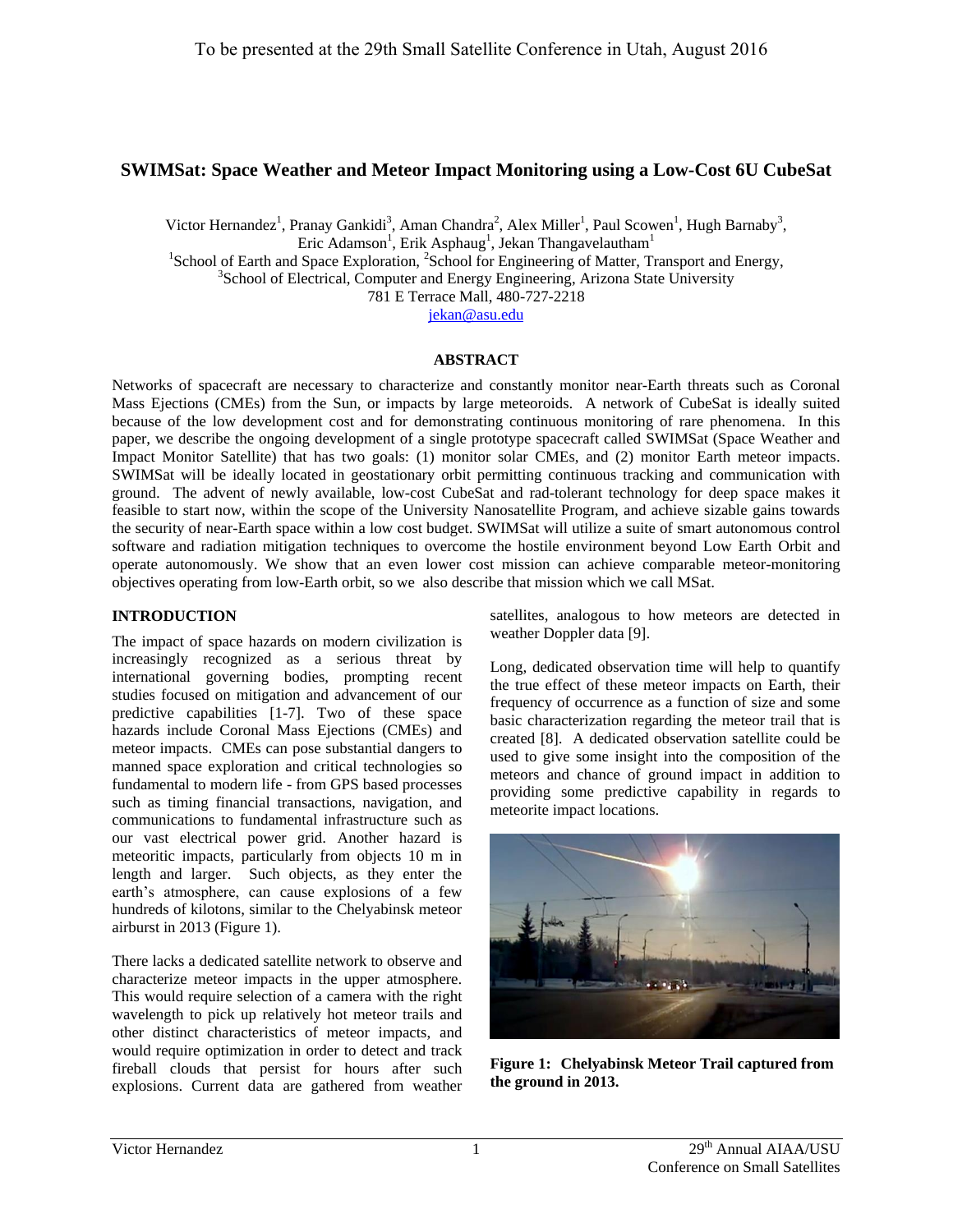CME monitoring face similar challenges. Detection are currently done by the LASCO instrument on the SOHO spacecraft at the Earth-Sun L1 point, supplemented by SECCHI observations from STEREO, whose heliocentric orbit drifts with respect to the Earth at a rate of approximately 20 degrees per year. Both instruments observe the Sun at low duty cycle, below 5 %, because they need to share time with a suite of other instruments.

We propose to develop a low-cost 6U (36 cm  $\times$  24 cm  $\times$ 12 cm) CubeSat called SWIMSat (Space Weather and Impact Monitoring) Satellite (Figure 2) that will be situated in Geostationary orbit, but Low Earth Orbit and Sun synchronous orbit are credible alternatives as described below. This will require research and development of a robust rad-hardened coronagraph for CubeSats that provides continuous autonomous monitoring and detection of Coronal Mass Ejections. It will also require a visible imager to autonomously track, investigate and characterize meteor impacts into Earth's upper atmosphere.



#### **Figure 2: Artist Image of SWIMSat (Space Weather and Impact Monitoring) Satellite.**

Meteor observations have been conducted from the ISS (see Figure 5) although not in a systematic manner as considered here. The investigation currently flying on ISS will observe the meteor shower, for example. But those investigations focus on predictable phenomena (meteor showers) with relatively small discrete events, whereas for SWIMSat and MSat the focus is on imaging the few brightest events, not part of any shower, that are impossible to predict -- and to connect those observations to the flux and effect of potentially hazardous bodies tens of meters and larger.

In the following sections we will present a preliminary design of the proposed spacecraft, followed by concept of operations, details on the instruments, autonomous event detection software, discussion of the meteormonitoring-only MSat spacecraft, and conclusions.

## **THE SPACECRAFT**

The proposed CubeSat is a 6U (36 cm  $\times$  24 cm  $\times$  12 cm) spacecraft (Figure 2, 3) with a mass of 12 kg (including margin). The spacecraft will be located in Geostationary Orbit (GEO). Placing the spacecraft at GEO simplifies operation, maximizes communication time with ground, while providing a high enough altitude for long duration solar observations. The maximum eclipse time is expected to be within 70 minutes during the equinoxes.



**Figure 3: Spacecraft Internal Layout.** 

Placing the spacecraft at the Earth's bow shock is another possibility, but this requires placing the spacecraft into a desired elliptical trajectory. The spacecraft will be equipped with two science observational instruments, namely a rad-hardened coronagraph and earth observing imager to measure meteor impacts. The coronagraph and earth imager are positioned in opposite directions and in theory, solar observations could be made simultaneously while earth is being monitored for meteor impacts. The selected imager will have high readout speeds and support random-access of pixels. CMEs and meteor impacts events will only cover a small portion of the imager. We will have the ability to monitor and autonomously document critical events. Detailed event reports depending (on the urgency) will be transmitted down to ground.

This unique 6U CubeSat design provides robust margins (see Table 1) with at least one level of redundancy for most subsystem excluding propulsion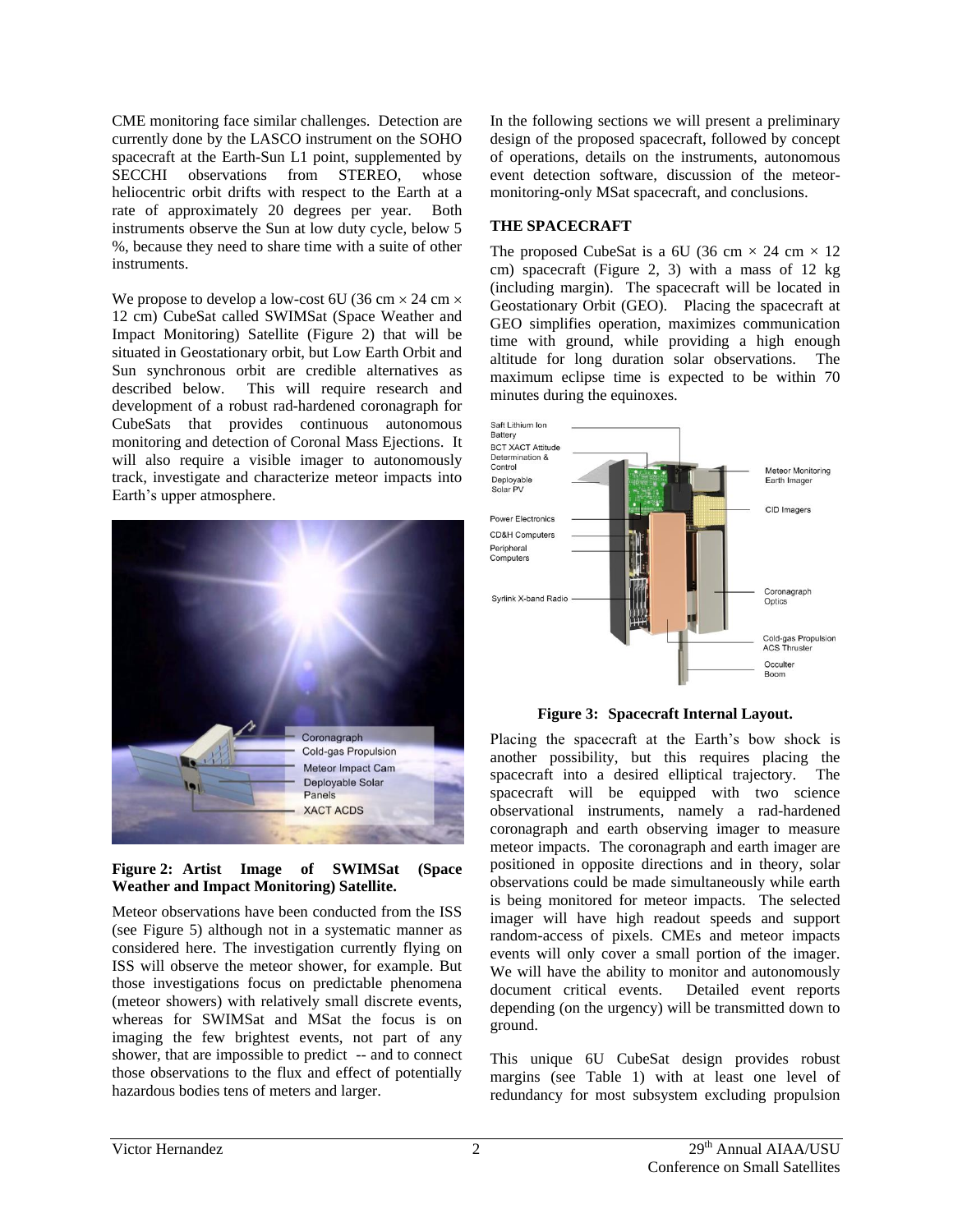and payload instruments. The spacecraft uses 2 CD&H computers consisting of 2 Tyvak Intrepids for<br>spacecraft watchdog functions, navigation, spacecraft watchdog functions, navigation, communication and control and 2 Space Micro CSPs for interfacing with the coronagraph and earth observing imager and for performing heavy computation onboard the spacecraft. Each Tyvak Intrepid has 6-levels of watchdog that enable robust handling of Single Event Upsets (SEUs). The spacecraft will utilize Syrlink's X-band radio system for communication.

The Tyvak Intrepid while being extremely power efficient, lacks the required computational capability to perform the required data processing from the instruments and other devices. Hence these functions are performed using the Space Micro CSP equipped with two ARM 9 processors and a Xylinx Virtex 5 FPGA.

Transmitting down all of the captured video will be impractical, due to the high power required for data transmission. This also presents challenges to thermal control. In addition, it will require ground operators to be constantly on watch which makes infeasible. Therefore, these challenges require the spacecraft software perform data reduction and enable autonomous detection and reporting of critical events. The spacecraft will use the Syrlink's X-band radio system throttled to 250 Kbps data rate with a margin exceeding 10 dB margin.

| <b>System</b>       | <b>Mass</b><br>(kg) | <b>Volume</b><br>(cm <sup>3</sup> ) | Avg.<br>Power<br>(W) |
|---------------------|---------------------|-------------------------------------|----------------------|
| Communications      | 0.5                 | 500                                 | 8                    |
| <b>Onboard CPUs</b> | 0.2                 | 100                                 | 5                    |
| Instruments         | 3.0                 | 2000                                | 15                   |
| Power Conv.         | 1.5                 | 700                                 | 2                    |
| Propulsion          | 1.8                 | 2100                                | 0.5                  |
| Navigation          | 0.9                 | 500                                 | 2                    |
| Structure           | 1.1                 | 1500                                |                      |
| Thermal             | 0.1                 | 100                                 | 3                    |
| Total               | 8.9                 | 7500                                | 36                   |
| Margin              | 24 %                | 26 %                                | 41 %                 |

**Table 1: Preliminary System Budgets** 

The on board Attitude Determination Control System (ADCS) consists of the Blue Canyon Technologies XACT that combines a suite of sensors such as a star tracker and sun sensor to perform inertial measurements. For attitude control the system contains 3-axis micro reaction wheels. As a backup, 8 mini

attitude control thrusters can also be used to periodically desaturate the reaction wheels. This provides a total attitude determination and control system. The on board attitude control solution will provides very accurate pointing capability of 20-30 arc seconds.

# **CONCEPT OF OPERATIONS**

A concept of operations for the proposed spacecraft is shown in Figure 4. The spacecraft needs to be launched into a Geostationary Orbit. The first month will be spent calibrating the instruments and testing all subsystems to ensure the system is fully operational. This will be followed by a 6-month primary mission, followed by a 1 year secondary and 6 month tertiary mission, wherein CME and meteor impacts events will be observed. During the primary mission, recorded video data will be transmitted to ground, in addition to operation and results from the autonomous CME detecting flight software.

The results from these experiments will be used to verify/validate the CME detection software and look for miscategorization. Based on these early results, further analysis will be performed to improve the detection rate of the software. A parallel strategy will be used to validate the meteor impact detection software. Improvements will be made to reduce false positives. The collected data will be compiled into datasets available to the public for evaluation with other software.



**Figure 4: Concept of Operations.** 

A 1 year secondary mission will utilize improvements to the detection algorithm and other spacecraft operating strategies to minimize detection error of CMEs and meteor impacts. The results from these algorithm improvements will be compared with earlier obtained results and further changes implemented for the tertiary mission. After 2 years, the spacecraft will be put into a GEO disposal orbit.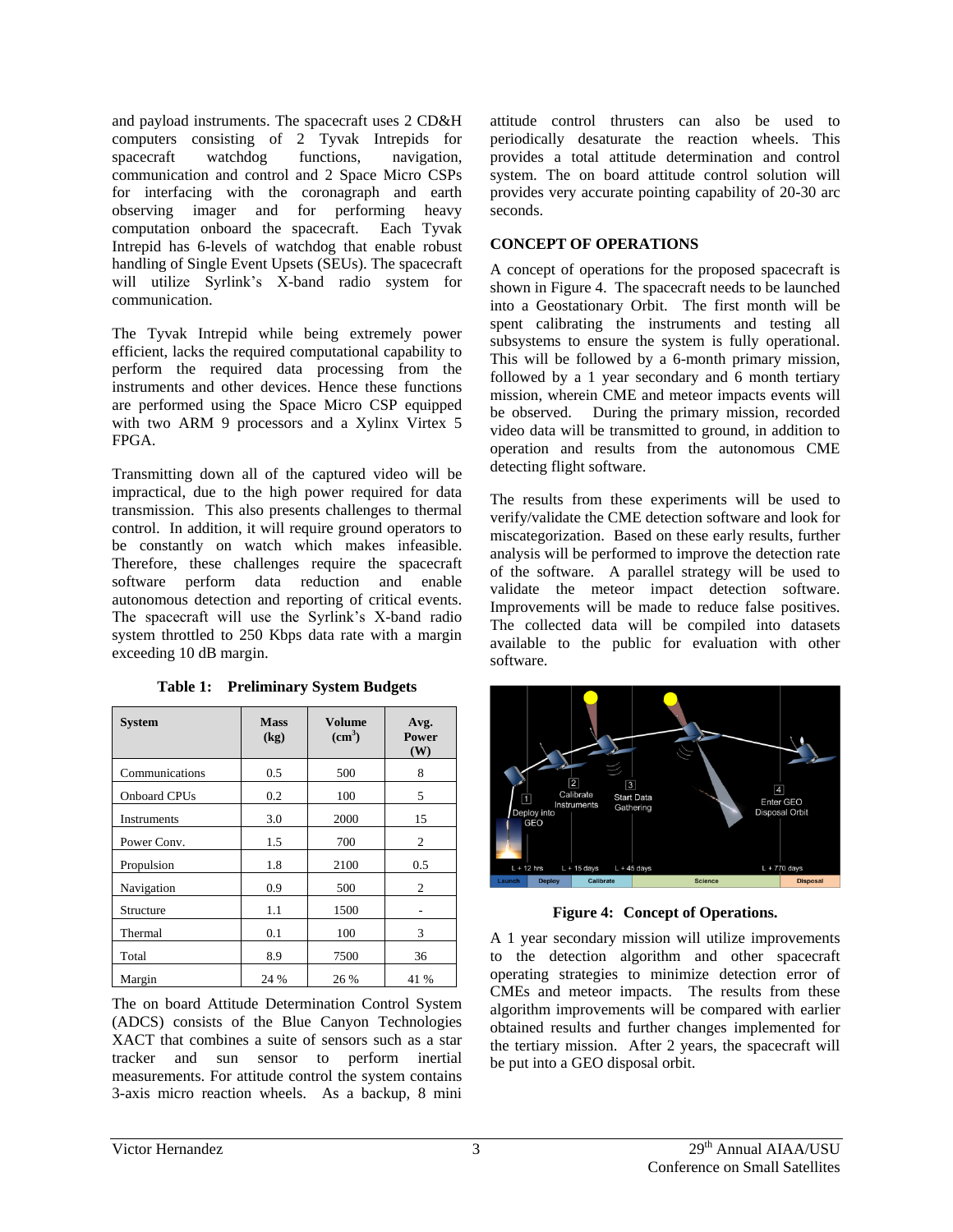#### **INSTRUMENTS**

SWIMSat will be equipped with two onboard instruments, namely a coronagraph and a meteor imaging camera designed for observations from ~34000 km altitude. MSat is designed around a single instrument, a meteor imaging camera designed for observations from ~800 km altitude.

### *Coronagraph*

The proposed coronagraph is derived from the LASCO C3 designed and built by NRL [10]. One of the major challenges with miniaturizing a coronagraph for space applications is to minimize Fresnel diffraction. Fresnel diffraction occurs due light leaking around an external occulter which serves to block the intense photospheric emissions and allow for the relatively weak emission from coronal sources to be observed. LASCO uses an external occulter coupled with an internal occulter that blocks out stray light diffractions from the external occulter.

#### *Meteor Imaging Camera*

The Meteor Imaging Camera (MIC) shall be able to detect 1m (~0.1kT equivalent yield) and larger meteors from the spacecraft orbit, that impact the Earth several times per month (Brown et al. 2002). The instrument shall also be able to resolve cigar-shaped fireball clouds, 30 km or longer, above a sunlit surface with a 20% albedo.

For operating from GEO (~34,000 km above the surface of the Earth), the meteor imager will have a relatively narrow angle  $(-10^{\circ})$  FOV to place a footprint on the Earth. With a frame size  $1024 \times 1024$ , each target pixel will have a scale of ~6 km. For operating from high altitude LEO (~800 km above the Earth surface) discussed below for MSat, the situation is much different. The camera must be wide angle (~120°) to place a large footprint on the Earth, but the pixel scale will vary from  $\sim$ 1 km at nadir to  $\sim$ 5 km at the edge of the image.

As part of an ongoing trade-study, we will be evaluating, CCDs, CID (Charge Injection Devices) and CMOS cameras.

#### **AUTONOMOUS EVENT DETECTION**

Events of interest such as meteor streaks and impacts greater than or equal to 0.1 kT will be rare and occur only a few times a month. Such rare occurrences are suited for autonomous event detection, where the camera monitors continuously and smart imaging processing onboard the spacecraft. Smart image processing techniques include the ability to detect bright spots, flashes and streaks. Detection is possible using basic vision algorithms such as the Canny edge

detector, in addition to detection of lines, points and corners. Figure 5 shows a meteor streak imaged from a visible camera onboard the International Space Station. The image on the right identifies all the bright spots. We are exploring the efficiency of these and other processes in reducing and tagging events data prior to transmission to the ground station.



#### **Figure 5: Image detection of meteor streaks and events of interest from the ISS.**

The challenge remains in misdetection of other highintensity (bright) phenomena in space including lightning flashes and moving orbital debris. However considering all of these events are rare, there will nevertheless be a significant reduction in this data of interest. Figure 6 shows an artificially generated meteor streak video. On the right is our vision algorithm able to detect and track the event.



**Figure 6: Autonomous tracking of a artificial meteor trail.** 

## **MSAT**

SWIMSat is based on the concept of launch to a geostationary-like orbit for long duration monitoring and continuous communications. However, no CubeSat has yet been placed into GEO, and the propulsion requirements to attain GEO from a more common launch availability might be prohibitive. We are therefore also considering a more limited version of SWIMSat, called MSat, that focuses only on meteor monitoring, and is based on a relatively high altitude low-Earth orbit and no onboard propulsion. With these descopes, MSat should fit inside a 3U configuration so the baseline is to fly two identical spacecraft as a single coordinated mission. See Table 2 for comparison.

A mission operating in LEO has launch advantages, of course, but some operational disadvantages. Primarily the field of view of Earth is so wide that to achieve the monitoring capability of looking at an appreciable fraction of Earth, a very wide angle camera is required.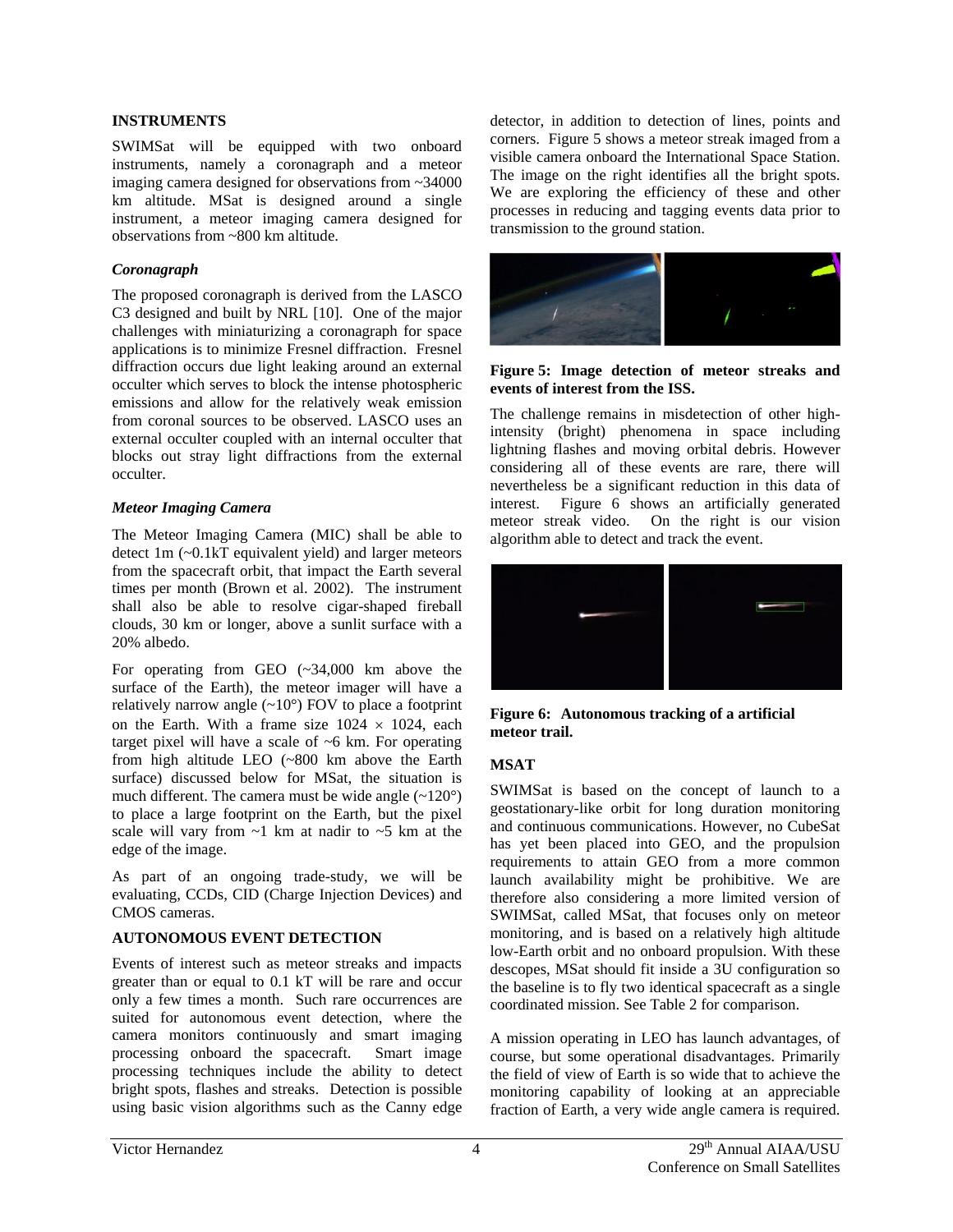The good news is that such cameras can be inexpensive and compact. The bad news is that the distortion must be accounted for in data analysis. In particular, a single image will include nadir-looking observations and limb observations, so that some meteors will be seen from above, and others will be seen from the side, producing a different sort of data set.

**Table 2**. SWIMSat compared with MSat.

| <b>Mission</b> | <b>SWIMSat</b>           | <b>MSat</b>     |
|----------------|--------------------------|-----------------|
| Size           | 6U                       | 3U              |
| Number of Sats |                          | $1 - 2$         |
| Orbit          | <b>GEO</b>               | <b>LEO</b>      |
| Science        | CMEs, Meteors            | <b>Meteors</b>  |
| Earth FOV      | Disk $(5000 \text{ km})$ | Swath (1000 km) |
| Instruments    | 2                        |                 |
| Propulsion     | Yes                      | No              |

The sweet spot for observing fireballs is in the predawn quadrant of Earth, where the planet is dark yet the orbital velocity around the Sun (30 km/s) is prograde. The sweet spot for observing meteor-derived dust clouds will vary; bright daytime against a cloudless ocean, or just pre-dawn where the background Earth is not lit but the high stratosphere is lit. During the operations we intend to lean exactly which observing modes are the most efficient at producing reliable data.

Utilizing a more compact camera and without requiring propulsion, MSat can probably be made to fit into a 3U configuration; this study is underway. If that is the case, then twin 3U satellites will be developed for launch from the same deployer, that will double the coverage, to make up for the fact that observing from LEO leaves a large fraction of the Earth unobserved at any one time. It will also train us in the operation of multiple spacecraft and their coordination, for example, MSat-B can conduct follow-up observations targeting a meteor flash detected by MSat-A.

## **STUDENT INVOLVEMENT**

This project will increase interest, participation and innovation in space weather and meteor impact monitoring, detection and instrumentation development at Arizona State University. Graduate students working on this project will have a strong appreciation for the open research questions and challenges particularly in space weather and meteor impact monitoring. These students will bring a new infusion of ideas and solutions to the many open challenges in the field. The project will further develop graduate student expertise in the rapid development and testing of CubeSats and

the required subsystems for operation beyond Low Earth Orbit.

This project is funded for a 24-month Phase A through the AFRL University NanoSat Program (UNP). It will train graduate engineering and space science students in the design and development of space hazard monitoring spacecraft technologies using commercial grade hardware. Funding for student effort began in June 2016 so this paper reports on efforts made possible thus far. The launch and operation of the spacecraft will enable investigation of the feasibility of using CubeSats to monitor CMEs and meteor impact explosions using low-cost CubeSat hardware.

## **DISCUSSION**

Development of this 6U CubeSat will be a pathfinder for construction of a network of strategically placed low-cost small satellites that would enable constant monitoring for space threats. Significant advancements have been made in CubeSat computers, electronics, Attitude Determination and Control System (ADCS) and power supplies. However, optical systems, particularly ones that require a deployable such as a coronagraph are severely limited in the CubeSat form factor. Furthermore, significant limitations exist in terms of allocatable volume for propulsion. These factors leave open the possibility of using a 12U or ESPA-class bus for the envisioned network of satellites.

These factors leave open the possibility of using a 12U or ESPA-class bus for the envisioned network of satellites, so our present effort includes a trade study of an LEO meteor monitor MSat, versus SWIMSat including CME detectoion, versus a larger system of small coordinated spacecraft to montor both categories of threats.

The CubeSat platform will provide invaluable flight experience and experience required to scale up to a space threat monitoring network. Our proposed demonstration mission would enable development and testing of CubeSat hardware for high-radiation environment within the Van Allen belt and beyond. Furthermore the results from this development path will have direct applications on more capable smallsatellites.

This mission will also require the development of autonomous spacecraft software. A critical component is the agile science software that will be used to identify the rare meteor streaking through the atmosphere or stealth CMEs which remain quite challenging to identify and be able to concisely relay threats down to ground. These message will consist not only of a detection signal but where possible a dossier/report of the event, tracking information and video. The